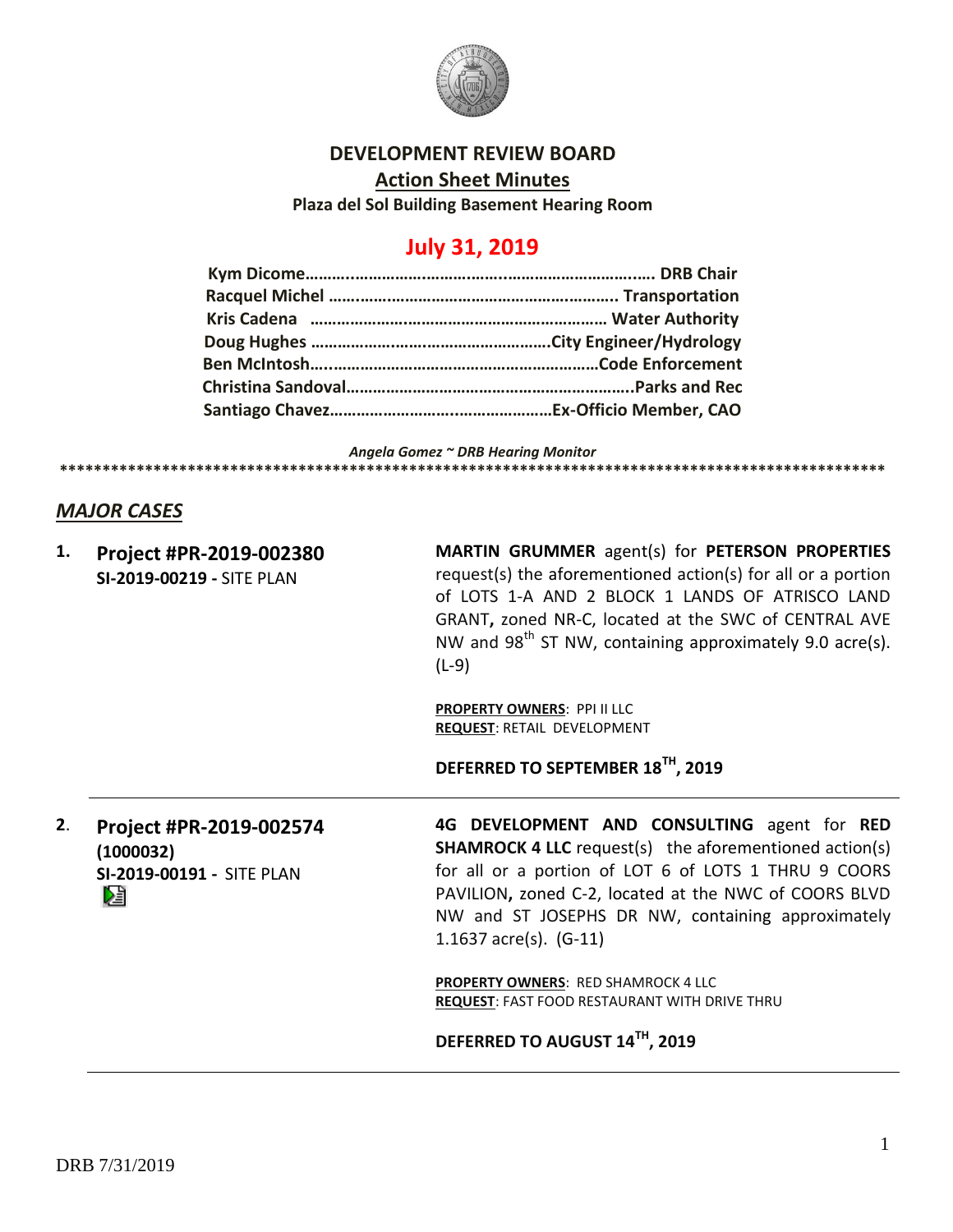**3. Project #PR-2019-002402 SD-2019-00111 –** PRELIMINARY PLAT **SD-2019-00112** – VACATION OF PUBLIC EASEMENT **SD-2019-00116 –** FINAL PLAT 阻

**BOHANNAN HUSTON INC.** agent(s) for **TITAN DEVELOPMENT** request(s) the aforementioned action(s) for all or a portion of TRACT 11 PLAT OF TRACTS 11 THRU 12 AVALON SUBDIVISION UNIT 5**,** zoned NR-BP, located at the NEC of BLUEWATER RD NW and 98<sup>TH</sup> STREET NW, containing approximately 16.6729 acre(s). (K-9) *[Deferred from 6/26/19, 7/10/19]*

**PROPERTY OWNERS: 98<sup>th</sup> AND 1-40 LAND LLC** 

**REQUEST**: VACATE A PUBLIC UTLITY EASEMENT AND REPLAT INTO TWO TRACTS

**IN THE MATTER OF THE AFOREMENTIONED APPLICATION, BEING IN COMPLIANCE WITH ALL APPLICABLE REQUIREMENTS OF THE DPM AND THE IDOTHE DRB HAS**  *APPROVED* **PRELIMINARY PLAT.**

**IN THE MATTER OF THE AFOREMENTIONED APPLICATION, BEING IN COMPLIANCE WITH ALL APPLICABLE REQUIREMENTS OF THE DPM AND THE IDO, THE DRB HAS**  *APPROVED* **THE VACATION AS SHOWN ON EXHIBIT B IN THE PLANNING FILE PER SECTION 14-16-6(K) OF THE IDO.**

**IN THE MATTER OF THE AFOREMENTIONED APPLICATION, BEING IN COMPLIANCE WITH ALL APPLICABLE REQUIREMENTS OF THE DPM AND THE IDO, THE DRB HAS**  *APPROVED* **THE FINAL PLAT. FINAL SIGN-OFF IS DELEGATED TO: TRANSPORTATION FOR COMMENTS AND TO PLANNING FOR UTILITY COMPANY SIGNATURES, AGIS DXF, HYDROLOGY CONDITION AS DISCUSSED, AND FOR THE INFRASTRUCTURE IMPROVEMENTS AGREEMENT (IIA).**

**4. Project #PR-2019-002573 SI-2019-00190 –** SITE PLAN **VA-2019-00217 -** WAIVER

**GARCIA/KRAEMER & ASSOCIATES** agent(s) for **JOHN JONES** request(s) the aforementioned action(s) for all or a portion of LOT 5 BLOCK 17 TRACT 1 UNIT 3 A UNIT B NORTH ALBUQUERQUE ACRES**,** zoned PD, located at 8500 GLENDALE AVE NE, east of BARSTOW ST NE and west of VENTURA ST NE, containing approximately 0.8864 acre(s). (B-20) *[Deferred from 7/24/19]*

**PROPERTY OWNERS**: JONES MARK JOHN **REQUEST**: SF HOME WITH MAJOR INFRASTRUCTURE

**DEFERRED TO AUGUST 7TH, 2019**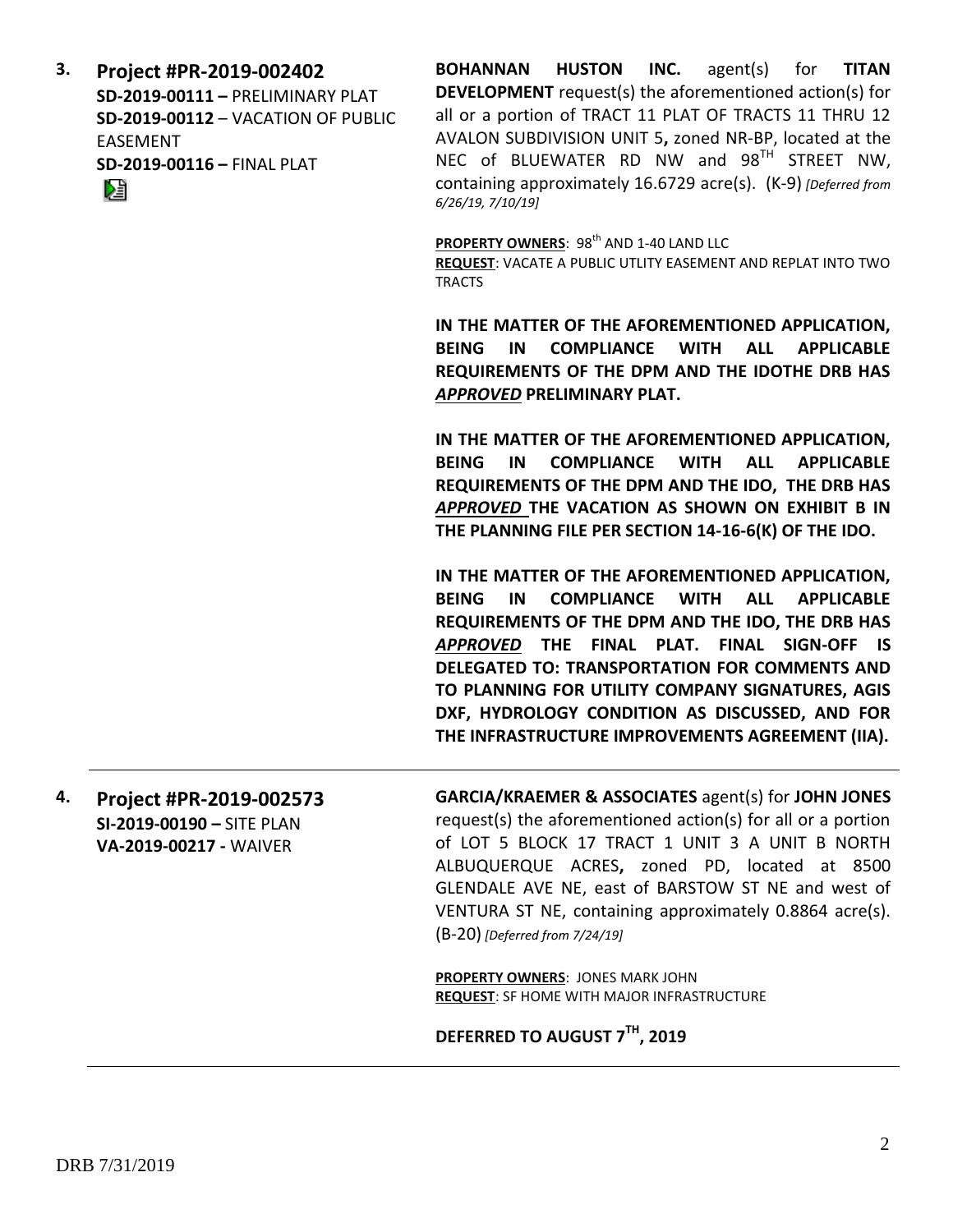**5. Project #PR-2018-001996 (1010401, 1004404) SD-2019-00028 -** AMENDMENT TO PRELIMINARY PLAT **SD-2019-00023 –** VACATION OF TEMPORARY PUBLIC ROADWAY EASEMENT **SD-2019-00030** – VACATION OF A PUBLIC WATER EASEMENT **SD-2019-00031** – VACATION OF A PUBLIC ROADWAY EASEMENT

**PRICE LAND AND DEVELOPMENT GROUP** agent(s) for **PV TRAILS ALBUQUERQUE, LLC** request(s) the aforementioned action(s) for all or a portion of TRACT H, DURANGO UNIT 1 (AKA DURANGO UNITS 3A & 3B)**,** zoned R-1D, located on WOODMONT AVE between RAINBOW AVE and PASEO DEL NORTE BLVD, containing approximately 18.83 acre(s). (C-9) *[Deferred from 2/13/19, 2/27/19, 3/20/19, 3/27/19, 4/10/19, 5/8/19, 6/5/19, 6/26/19, 7/24/19]*

**PROPERTY OWNERS**: PV TRAILS ALBUQUERQUE LLC **REQUEST**: AMEND PRELIMINARY PLAT FOR 35 RESIDENTIAL LOTS AND 1 TRACT

**DEFERRED TO AUGUST 14TH, 2019**

**6. Project #PR-2018-001996 (1010401, 1004404) SD-2019-00024 -** PRELIMINARY PLAT **VA-2019-00032 –** TEMPORARY DEFERRAL OF SIDEWALK **VA-2019-00031** – SIDEWALK WAIVER **SD-2019-00029** – VACATION OF PUBLIC ROADWAY EASEMENT **SD-2019-00025** – VACATION OF A PUBLIC WATER AND SANITARY SEWER EASEMENT **PRICE LAND AND DEVELOPMENT GROUP** agent(s) for **PV TRAILS ALBUQUERQUE, LLC** request(s) the aforementioned action(s) for all or a portion of TRACT H, DURANGO UNIT 1 (AKA DURANGO UNITS 4 & 5)**,** zoned R-1D, located on WOODMONT AVE between RAINBOW AVE and PASEO DEL NORTE BLVD, containing approximately 11.32 acre(s). (C-9) *[Deferred from 2/13/19, 2/27/19, 3/20/19, 3/27/19, 4/10/19, 5/8/19, 6/5/19, 6/26/19, 7/24/19]*

**PROPERTY OWNERS**: PV TRAILS ALBUQUERQUE LLC **REQUEST**: PRELIMINARY PLAT FOR 39 RESIDENTIAL LOTS

**DEFERRED TO AUGUST 14TH, 2019**

#### *MINOR CASES*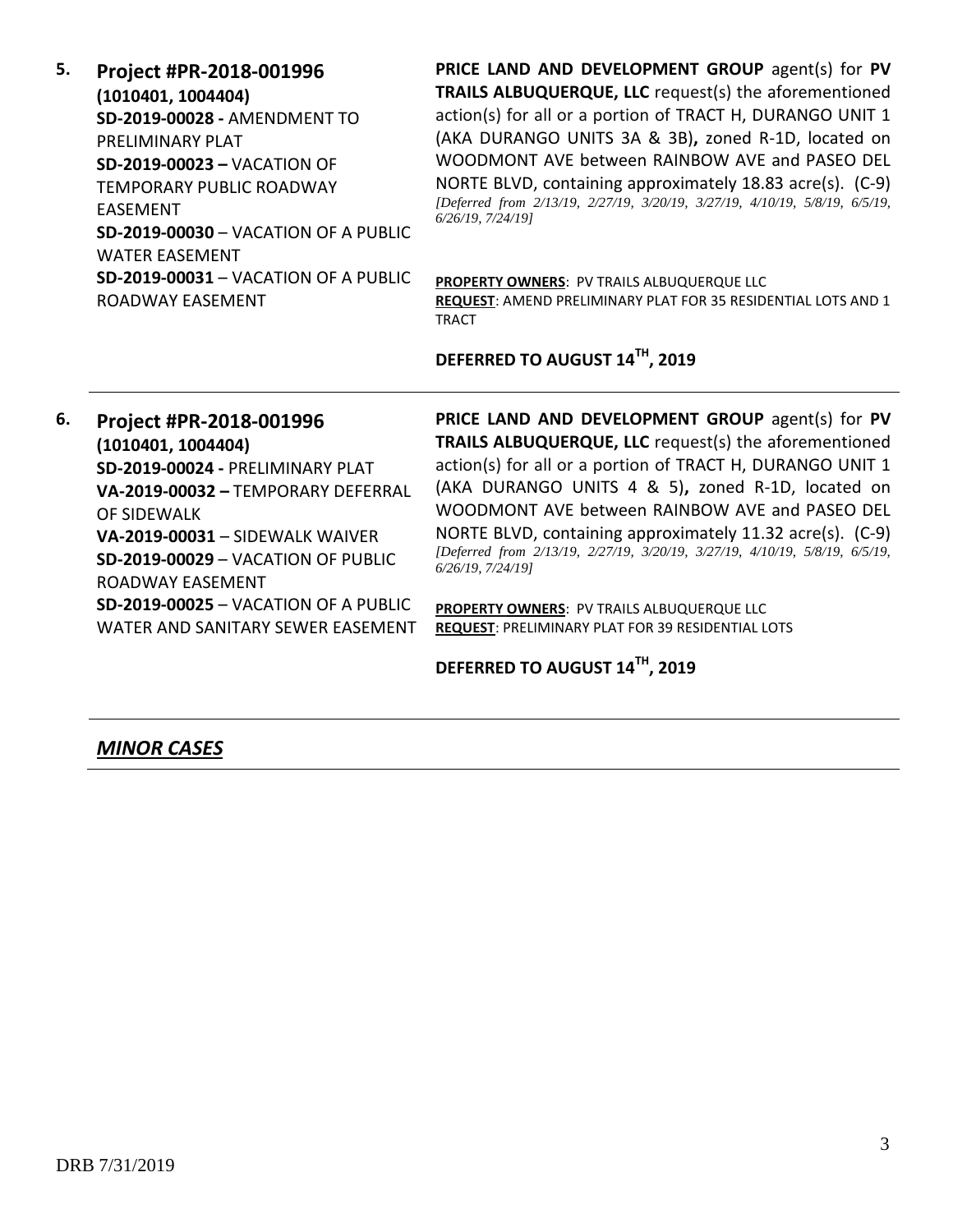**7. Project #PR-2019-002661 (1000575) SD-2019-00134** – VACATION OF PUBLIC EASEMENT **SD-2019-00135** – VACATION OF PUBLIC EASEMENT **SD-2019-00136** – VACATION OF PUBLIC EASEMENT **SD-2019-00137** – VACATION OF PUBLIC EASEMENT **SD-2019-00138** – VACATION OF PRIVATE EASEMENT **SD-2019-00139** – PRELIMINARY/FINAL PLAT **SD-2019-00140 –** PRELIMINARY/FINAL PLAT D€  $\overline{\phantom{a}}$ 

**BOHANNAN HUSTON INC.** agent(s) for **PRESBYTERIAN HEALTHCARE SERVICES** request(s) the aforementioned action(s) for all or a portion of LOTS 1-A THRU 4-A AND 5-9 PRESBYTERIAN HOSPITAL-MAIN CAMPUS PHASE ONE**,**  zoned MX-H, located at 1100 CENTRAL AV SE east of I-25 and north of LEAD AVE SE, containing approximately 11.9575 acre(s). (K-15)

**PROPERTY OWNERS**: PRESBYTERIAN HEALTHCARE SERVICES **REQUEST**: VACATIONS OF VARIOUS EASEMENTS AND REPLAT

**DEFERRED TO AUGUST 21ST, 2019.**

**8. Project #PR-2019-002519 SD-2019-00122 –** PRELIMINARY/FINAL PLAT **JAG PLANNING AND ZONING, LLC** agent(s) for **PORFIE O. MALDONADO** request(s) the aforementioned action(s) for all or a portion of LOTS 1-A AND 2-A, BLOCK A, ANDERSON & THAXTON'S REPLAT OF A PORTION OF TORREON ADDITION, zoned NR-C, located at 801 & 813 GIBSON BLVD SE, east of EDITH BLVD SE and west of I-40, containing approximately 0.7346 acre(s). (L-14)*[Deferred from 7/10/19]*

**PROPERTY OWNERS**: MALDONADO PORFIE O & LESLIE A **REQUEST**: LOT LINE ADJUSTMENT

**DEFERRED TO AUGUST 14TH, 2019**

**9. Project #PR-2019-002635 (1006573) SD-2019-00132** – PRELIMINARY/FINAL PLAT D.

**CSI – CARTESIAN SURVEY'S INC.** agent(s) for **DESERT HILLS CONGREGATION OF JEHOVAH'S WITNESS** request(s) the aforementioned action(s) for all or a portion of LOTS 21 and 22, BLOCK 29, NORTH ALBUQUERQUE ACRES**,** zoned NR-BP, located on ALAMEDA BLVD NE between SAN PEDRO DR NE and LOUISIANA BLVD NE, containing approximately 1.6542 acre(s). (C-18)*[Deferred from 7/24/19]*

**PROPERTY OWNERS**: BORREGA DONALD ETAL TRUSTEE FOR DESERT HILLS CONGREGATION OF JEHOVAHS WITNESSES **REQUEST**: CONSOLIDATE 2 LOTS INTO 1 LOT

**DEFERRED TO AUGUST 7TH, 2019**